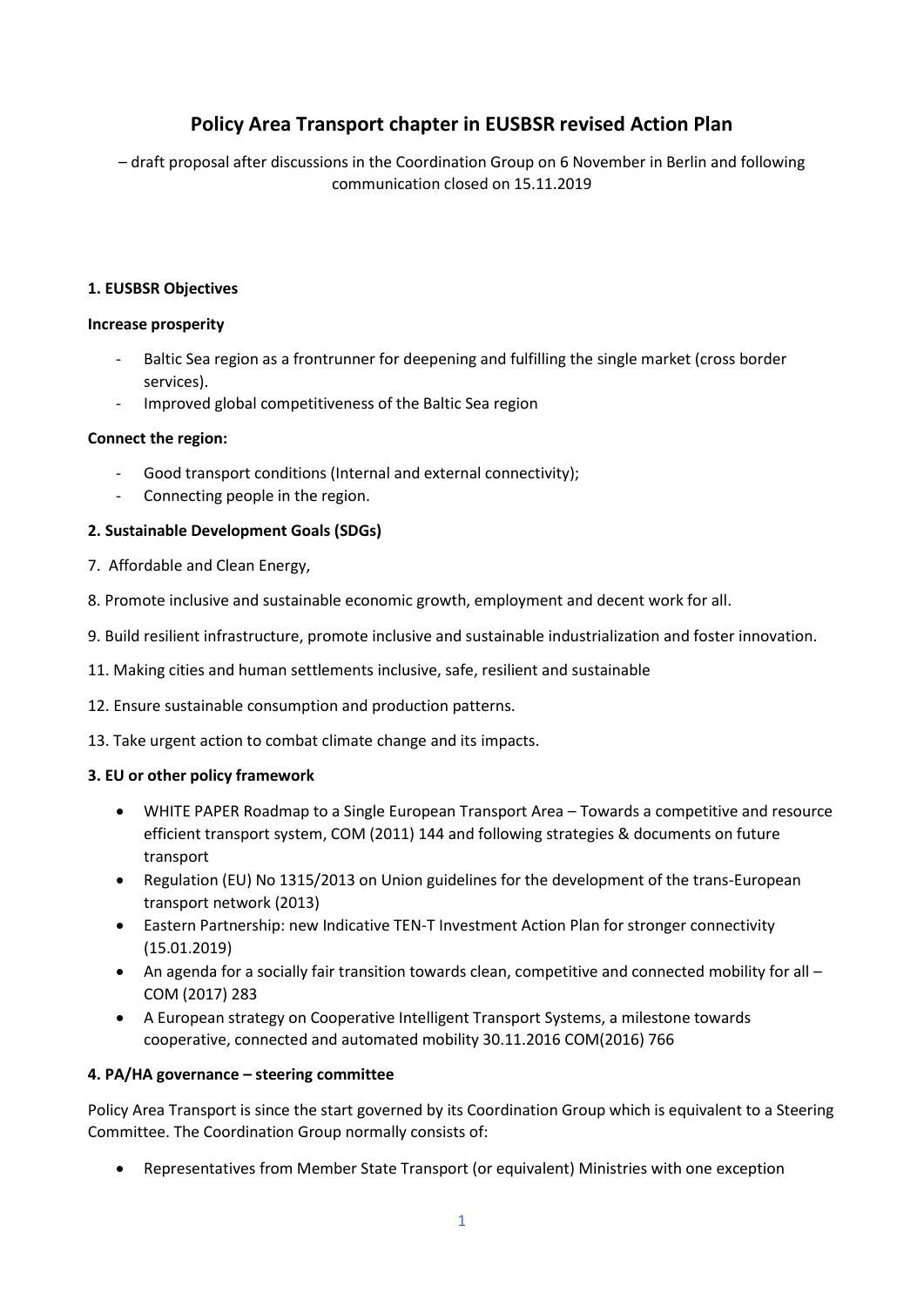- Invited Lead Partner representatives from Flagship projects/platforms supported by PA Transport
- When appropriate colleagues from other PAs/HAs

## **5. Involvement of stakeholders**

Policy Area Transport Coordination Group level:

Lead Partners from project and platforms supported by Policy Area Transport

Policy Area implementation level:

Primarily all stakeholders participating in projects and platforms supported by Policy Ara Transport

Currently PA Transport plans to strengthen governance by implementing Flagship processes for broader competence and improved endurance and continuity. The Lead Partner of a Flagship process will be expected to constitute a supportive part of the PA Transport governance.

#### **6. Key PA/HA achievement so far**

The first joint project launched was the Baltic Transport Outlook 2030 study which was an important step towards a shared view on the common transport system in the BSR. Several projects aiming to facilitate efficient and sustainable Baltic passenger and freight transport solutions were successfully completed.

During 2015 the Coordination Group initiated a revision of its Action Plan due to changed basis, especially concerning TEN-T Core Network Corridors. Participating Member State line ministries was individually asked for their preferences and from which a list of topics of shared interest was drafted. Based on this a revised Action Plan was elaborated, approved in 2017, making up the Action:

- Capitalising the three relevant "core" trans-European networks (TEN-T);
- Improved transport connectivity with neighbouring and third countries;
- preparation and application of innovative technologies and solutions developing a sustainable transport system in the BSR and beyond it.

A constructive dialogue and mutually appreciated cooperation have been established with the Baltic Sea Region relevant European Coordinators: Baltic –Adriatic Sea, Scandinavian –Mediterranean Sea and Northern –Baltic Sea. During the corridor Forums and other events concerned with cooperation and coordination of activities in development the aforementioned corridors was agreed that macro –regional Transport PAC's together with CG will give priority to fostering the exchange of the best practice on soft innovation measures strengthening the link between the long distance transportation and urban mobility; whereas European Coordinators, according to their power given by European Commission will focus on preparation and implementation of "hard "measures of the TEN-T "core" corridors (development of infrastructure and hubs along the "core" corridors).

Following this path, four Flagship projects have been successfully carried out focusing on the implementation of the complementary governance activities facilitating development of TEN-T transport corridors, including strengthening links between the long distance and last/ first mile transportation.

In order to strengthen well-being of the BSR it is very important to develop the transport links with the EU Eastern Partnership countries, as well as development of transport connections with the Asian economies. Within the framework of the EWTCII project, an innovative instrument (EWTCA) was created to facilitate in the realization of above tasks. The international East –West Transport corridor Association (EWTCA) unites partners from 11 countries from Europe and Asia, including EaP countries. The main mission of the EWTCA is to facilitate new business opportunities developing intermodal transport services in the BSR and beyond it.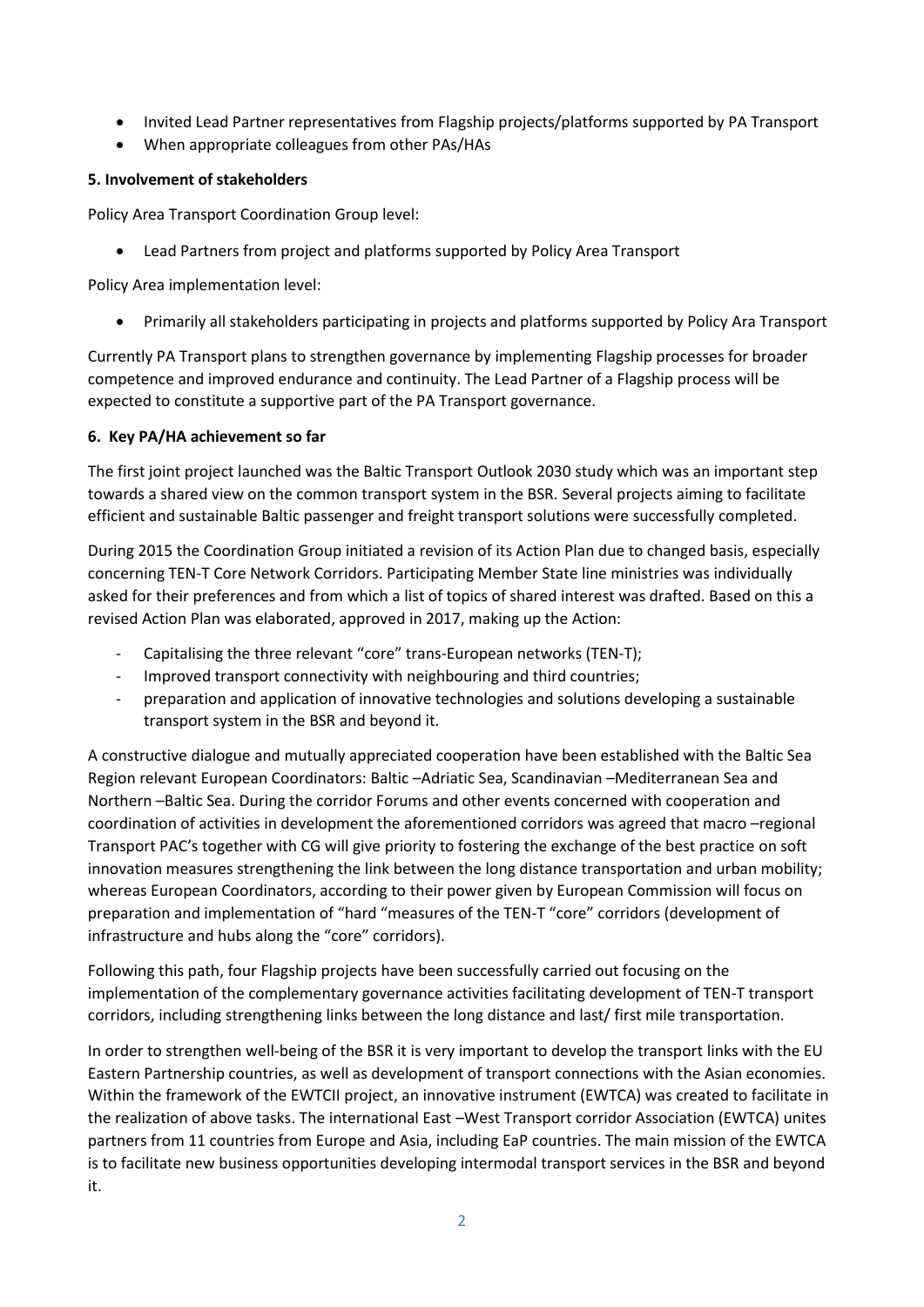About 25 projects have, with support from PA Transport, during the past years been completed. One example from the excellence category is a project named Real Time Ferries. The project has succeeded to develop cooperation between involved partners to deliver real-time information for the benefit of travel planning systems that cover different modes of modes of transport. This is valuable input for the further digitalization of the transport system.

PA Transport´s activities will be further developed through capacity building and moving from projectbased activities towards flagship processes, for more efficient coordination and implementation with the aim to make the BSR a model region for transport development.

## **7. Actions for the PA/HA**

## **Action 1: Improve connectivity of the regions and cooperation with third countries**

The Baltic Sea Region (BSR) has a strong dependence on cross-border cooperation (incl. third countries), foreign trade and international exchange of knowledge and services. The TEN-T core network corridors (CNC) and Motorways of the Sea (MoS) play an important role. There is still a need to ensure effective physical and functional access of the farther located and more remote areas such as rural & peripheral regions to the three core network corridors. In connection to work on TEN-T core corridors, the European Commission identified the cooperation with third countries in transport area as one of priority subjects calling for joint actions beyond regular infrastructure projects. Taking into account the developments induced by the globalization/current global trends and fostering infrastructure connections (also with neighbouring and more remote markets), the following actions can contribute to the prosperity of the BSR:

- Maintaining a dialogue with the designated European Coordinators to monitor the corridor implementation progress and positioning BSR characteristics such as: linking more remote and peripheral regions to the CNCs.
- Identify and help improve missing links and bottlenecks in secondary and tertiary transport networks (other transnational corridors, national and regional links), for seamless flows to/from the CNCs; furthermore support national and regional initiatives providing evidence for the geographical extension of the corridors in the region and for interconnecting those corridors via MoS links – in combination with effective networks of smaller seaports and regional airports;
- Coordinate and communicate the interfaces between the TEN-T and urban mobility in urban nodes to integrated long-distance transport in urban mobilty planning as prevention for bottlenecks and as precondition for a smooth last mile transport (freight and passenger). Strengthening the cross-sectoral communication on European, national and regional level.
- Enhance synergies for transport development resulting from the linkage of TEN-T CNCs, crossing the BSR, and the cross-border links to third countries and within the BSR;
- Provide access to information on the CNC implementation for different stakeholders, to share views on key transport development actions, including research findings on synchronization of transport flows on- and between the main transport links crossing the EU and EaP countries;
- Promote complementary national and regional activities along the core network corridors, addressing decarbonization of transport, sustainable development, mobility, intermodal logistics, integration of urban nodes, intelligent transport systems etc., and therefore contributing to a more competitive market economy in the region. Attention should be given to the field of innovations in new technologies, new infrastructure and decarbonization in transport and how it could help the region to flourish, e.g. via automated and connected driving and demands on infrastructure to enable realization of these innovations.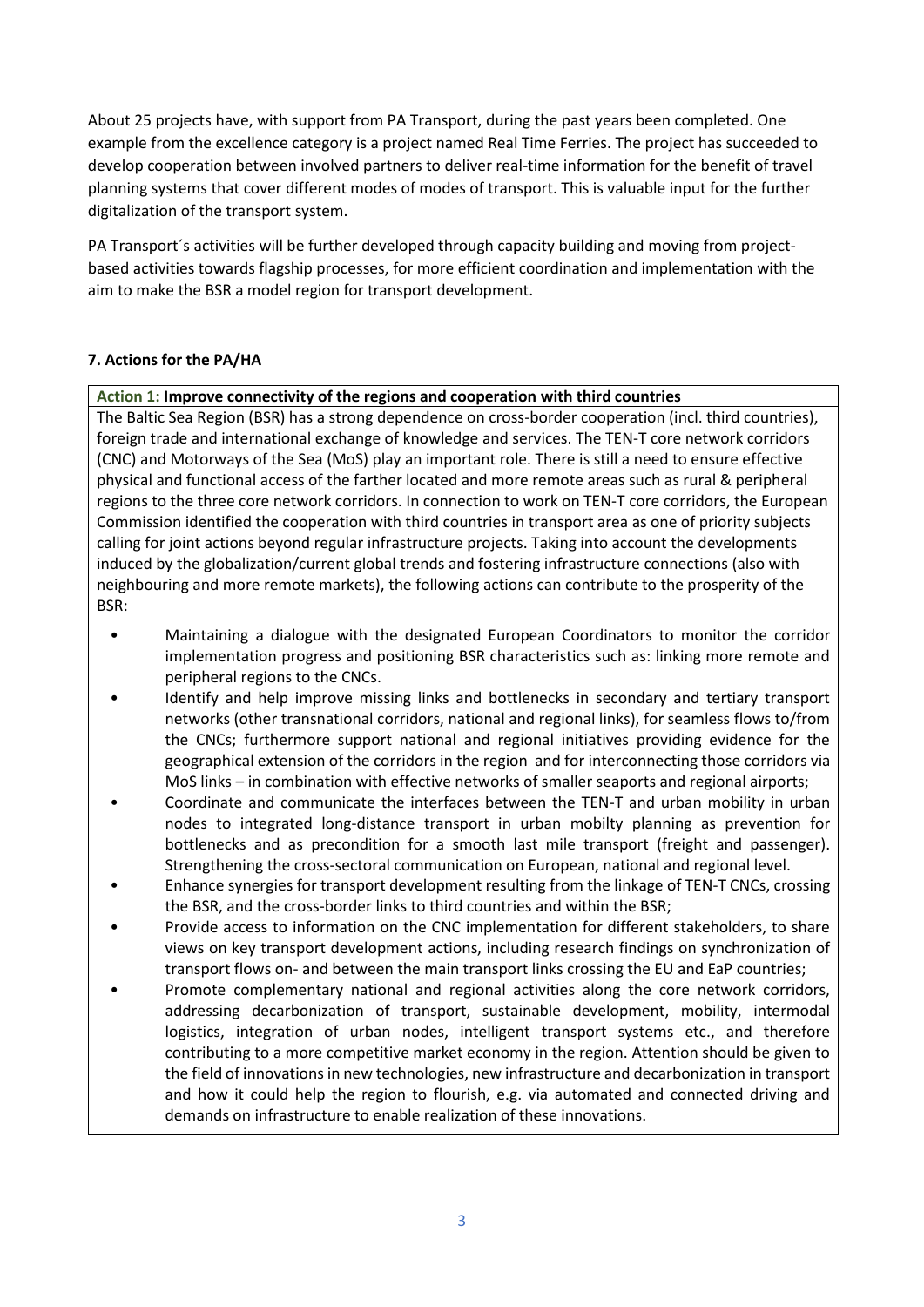| Timing: 2020-2027                                                                 |                                                                                                                                                                                         |                 |                  |                                                                                   |  |  |  |
|-----------------------------------------------------------------------------------|-----------------------------------------------------------------------------------------------------------------------------------------------------------------------------------------|-----------------|------------------|-----------------------------------------------------------------------------------|--|--|--|
| Indicator title                                                                   | Value                                                                                                                                                                                   | <b>Baseline</b> | Target/deadline  | Data source                                                                       |  |  |  |
| Improve connectivity<br>of the regions and<br>cooperation with third<br>countries | No. of thematic events<br>within PA Transport<br>attended by European<br>Coordinators                                                                                                   | $\Omega$        | Once a year      | Minutes from the<br>arranged thematic<br>events                                   |  |  |  |
|                                                                                   | No. of core network<br>corridors in the Baltic<br>Sea Region covered<br>with networking<br>projects for more<br>sustainable growth,<br>better accessibility and<br>territorial cohesion | $\Omega$        | 3                | Programme databases                                                               |  |  |  |
|                                                                                   | Implementation of one<br>(or possibly two)<br>Flagship process(es)<br>covering the Action                                                                                               | $\Omega$        | 1-2/ latest 2022 | Programme databases                                                               |  |  |  |
|                                                                                   | No: of thematic events<br>within PA transport<br>attended by<br>participants from third<br>countries                                                                                    |                 | Once per year    | Concluding remarks<br>and recommendations<br>from the arranged<br>thematic events |  |  |  |
| Flagship on-going or planned within this action                                   |                                                                                                                                                                                         |                 |                  |                                                                                   |  |  |  |
| Currently active:                                                                 |                                                                                                                                                                                         |                 |                  |                                                                                   |  |  |  |
| <b>BSR Access</b>                                                                 |                                                                                                                                                                                         |                 |                  |                                                                                   |  |  |  |
| <b>COMBINE</b>                                                                    |                                                                                                                                                                                         |                 |                  |                                                                                   |  |  |  |
| <b>EMMA Extension</b>                                                             |                                                                                                                                                                                         |                 |                  |                                                                                   |  |  |  |

Planned flagship processes:

- Linking sea- and landsite transport in the BSR likely key words: "Digitalisation", "Decarbonisation" and "Optimise port calls"
- BSR Access (probably under new name, currently BSR Access is a Project Platform)

# **Project (s) and other action (s) are planned within this action?**

n/a

## **Current and planned funding sources for the PA/HA activities?**

Currently typically only Interreg BSRP funding

In the future, having implemented Flagship process, we find it natural to strive for more funding sources, e.g. CEF

## **Action 2: Steps towards climate-neutral transport**

Transport is responsible for a substantial part of the EU's greenhouse gas emissions, making it the second-biggest emitting sector after energy. Significant reductions in the emissions from the transport and logistics sector are needed if the EU is to achieve its long-term climate goals. The EU has adopted policies recently that will help the EU stay on track with its climate commitments (e.g. EU transport white paper, clean power for transport package). The transformation towards a fossil-free society will have enormous effects on transport and the entire logistics sector in the BSR. The transition from traditional energy sources (e.g. oil, coal) towards renewable energy sources (e.g. wind- and hydropower) is on-going and complex. Increasing sustainability is one of the main challenges in logistics and the transport sector. Concurrently, the BSR is ideally placed to be a pioneer in the greening of the transport sector in Europe (e.g. through coupling of sectors). The BSR has recognized R&D institutions, is forerunner in the production of clean energy (wind- and hydrodynamic power) and offers a big consumer market. The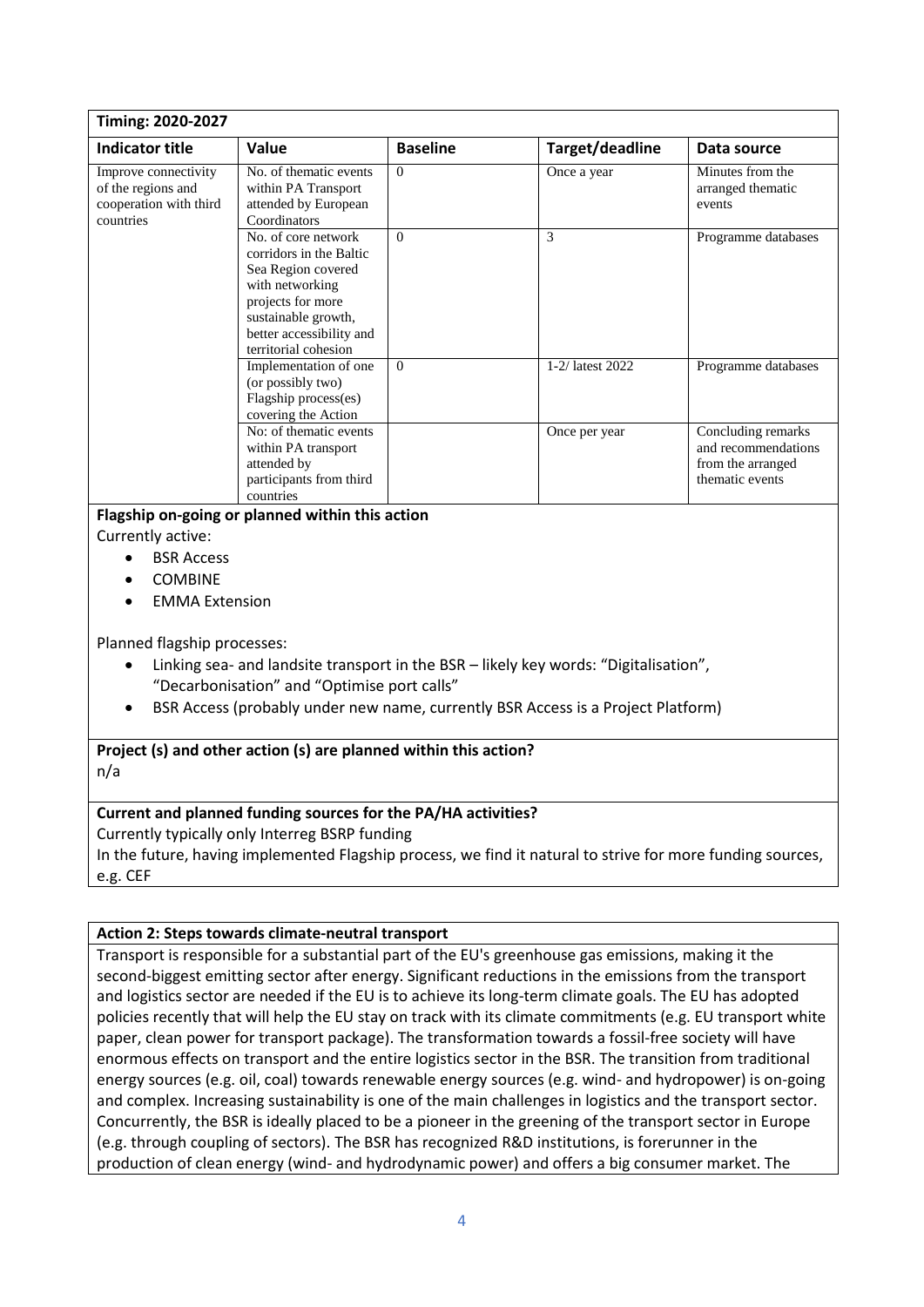transport sector could be a key enabler to push forward the transformation process towards zeroemissions.

While electrification might be an answer for public transport in cities, it is vital to consider the BSR perspective in terms of border crossing freight- and passenger transport (e.g. trains, ships and high capacity vehicles) which might require other alternative- or non-fossil fuels and respective infrastructure. Trends in recent years clearly show that transport volumes in remote- and peripheral regions often do not reach critical mass to shift cargo from pure road transport towards more sustainable modes of transport. This is due to various reasons (e.g. insufficient transport volumes resulting in non-commercial rail services). New technologies might enable fresh approaches for sustainable road transport in these regions. However, strict rules should apply to avoid the uptake of long-distance border crossing freight transport by road. Modal shift actions, platooning and alternative fuel corridor initiatives (e.g. LNG, CNG, H2, methanol, e-Highway) could support the transition to a cohesive sustainable transport network in the BSR. Generally, all measures which shift freight transport from road to more environmentally friendly modes, increase efficiency of transport or competitiveness of rail and ship transportation are favored as well. Hence, actions, cooperation and collaboration should include:

- Increasing sustainable supply chain strategies as a multi-fuel approach in the BSR considering alternative fuels such as LNG, CNG, H2, e-Highway and Power-to-x technologies. Cross-border planning (corridor thinking) of alternative fuel infrastructure requires the cooperation and collaboration of BSR member states and should be made a priority. Sector coupling, especially with the energy sector/industry, is envisaged.
- Applying new technologies in the BSR, such as high capacity vehicles, platooning, autonomous driving, synchromodality, to increase utilization degrees and efficiency of transport. This action proposal especially includes efforts towards more sustainable last mile logistics.
- Developing and enabling modal shift actions from road to rail and inland waterway transport (IWT) that also considers city logistics.
- Steps towards climate neutral operations of terminals (e.g. harbors, dry ports, inland ports) by e.g. the increase of operational efficiency
- Development of combined transport that consider High Capacity Vehicles (HCV) and Platooning in first- and last mile logistics. The first and last mile shall be kept as short as possible to avoid backshifts from rail and inland waterway towards road transport. Focus should be put on harmonizing rules and regulations in the BSR. Enabling a smooth integration of HCVs and Platoons in existing intermodal terminal networks.
- Development and improvements of regulatory frameworks for sustainable transport actions, considering border-crossing transport as well as maritime and land-based transport.

**Timing: 2021-2027**

| Timing: 2021-2027                                                           |                                                                                                      |                 |                 |                                     |  |  |
|-----------------------------------------------------------------------------|------------------------------------------------------------------------------------------------------|-----------------|-----------------|-------------------------------------|--|--|
| Indicator title                                                             | Value                                                                                                | <b>Baseline</b> | Target/deadline | Data source                         |  |  |
| Steps towards climate<br>neutral transport in the BSR                       | No. of flagship projects<br>contributing to steps towards<br>climate neutral transport in<br>the BSR | $\theta$        | 5               | Programme<br>databases              |  |  |
|                                                                             | Implementation of one (or<br>possibly two) Flagship<br>process(es) covering the<br>Action            | $\Omega$        | 1/ latest 2022  | Programme<br>databases              |  |  |
| Enhance stakeholder<br>collaboration to foster<br>collaboration in projects | No. of events arranged within<br>PA Transport                                                        | $\Omega$        | Once a year     | Minutes from the<br>arranged events |  |  |
| Exchanging best practice<br>between EU Member States                        | No. of events arranged within<br>PA Transport<br>on                                                  | $\Omega$        | Once a year     | Minutes from the<br>arranged events |  |  |
| Flagship on-going or planned within this action                             |                                                                                                      |                 |                 |                                     |  |  |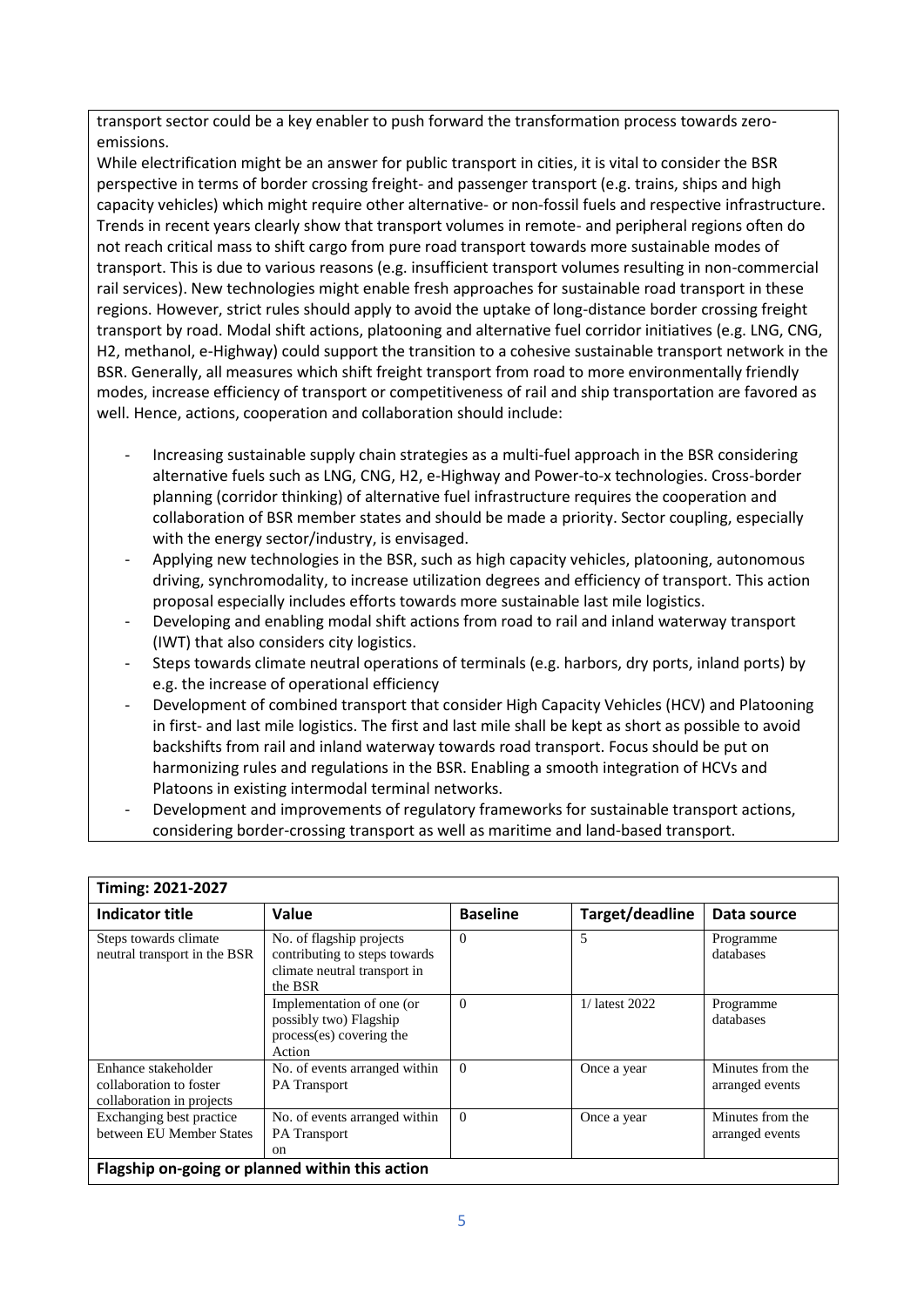ECOPRODIGI, EMMA Extension, COMBINE, SUMBA

#### **Project (s) and other action (s) are planned within this action?**

Interreg BSRP project will play an on-going important role as soon as the programming period has been finalised.

A flagship process might be developed and implemented sub to approval of PA Transport members.

#### **Current and planned funding sources for the PA/HA activities?**

Currently only Interreg BSRP funding.

In the future, having implemented Flagship process, we find it natural to strive for more funding sources, e.g. CEF, H2020

#### **Action 3: Facilitate innovative technologies & solutions in the BSR**

Facilitation of a sustainable-, in view of economic, social and environmental aspects, and efficient transport system in the BSR requires – along with infrastructural investments – also innovative measures dwelling on new technologies, planning approaches and administrative procedures. These should aim to help decarbonize the transport operations, reduce the transport externalities, improve the traffic safety and optimize the use of infrastructure so that the transport networks are able to efficiently absorb the future flow volumes.

The 5G technology, synchromodal transport solutions and Blockchain technology provide opportunities to reduce bottlenecks, transport externalities and improve the utilization of payload capacities along the supply chain. This could be achieved by common efforts of different regional stakeholders mobilizing resources which aim to optimize knowledge flows and spread the benefits on innovations to entire macro regional (BSR) economy.

Utilization of data, digitalization and automation should integrate the functionalities of all conventional transport modes and serve as a basis for new, user-centric mobility and freight services. It would become a crucial step in building an integrated transport system spanning all modes of transport - where people, vehicles and transport infrastructure continuously interact, where the boundaries between different transport modes are blurred and where people and businesses are provided with innovative and safe door to door mobility services, including micro-mobility solutions.Shared micro -mobility devices (bikes, mopeds, electric scooters, drones) and solutions should be integrated into the overall system as a complement to the public transport. Integration, first of all, applies to journey planning and ticketing. Promotion of micro-mobility options should not be limited to urban areas, but their potential should be utilized also in the rural areas, including their connectivity through first/last mile links to public or on the demand of transport. Digital infrastructure such as real –time monitoring platforms should help in the development of micro-mobility.

Smart specialization policies and their implementation are one instrument to achieve the abovementioned goals. They enable regions to turn their needs, strengths and competitive advantages into marketable goods and services. They aim to prioritize public research- and innovation investments through a bottom-up approach for the economic transformation of regions. Doing so through building on regional competitive advantages and implementation manner, and the market opportunities in new inter-regional and European value chains. At the same time, a preliminary survey of smart specialization in the BSR (performed in 2019) revealed that in some cases smart specialization priorities, if they consider only on municipal or national level, cannot be so effective as priorities implemented in developing cooperation at entire macro-regional level (reaching the synergy effect).

The necessity to cooperate in the creation and implementation of innovative transport corridors and global supply chain management models that ensure a smooth transition from closed- to open supply chains (resources are coordinated in such a way that even small enterprises can participate) could be outlined at first. This also includes third countries. An additional priority of entire macro–regional smart